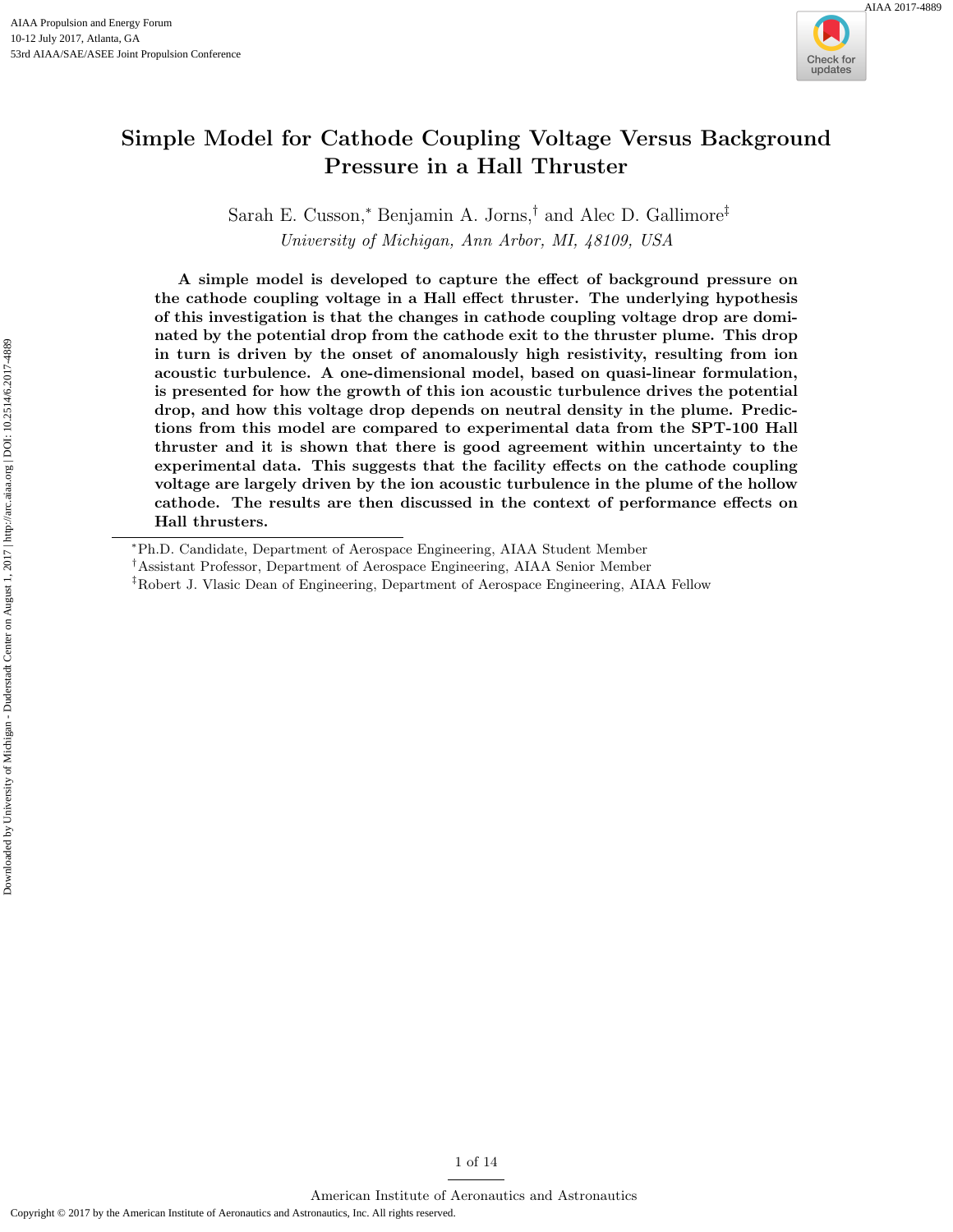# Nomenclature

| A                     | $=$ cathode orifice area                     |  |  |
|-----------------------|----------------------------------------------|--|--|
| $c_{s}$               | $=$ ion sound speed                          |  |  |
| E                     | $=$ electric field                           |  |  |
| $I_D$                 | $=$ discharge current                        |  |  |
| $j_e$                 | $=$ electron current density                 |  |  |
| $k_b$                 | $=$ Boltzmann's constant                     |  |  |
| $\langle k_i \rangle$ | $=$ average growth number                    |  |  |
| $n_e$                 | $=$ electron number density                  |  |  |
| $n_n$                 | $=$ neutral density                          |  |  |
| q                     | $=$ unit charge                              |  |  |
| $T_e$                 | $=$ electron temperature                     |  |  |
| $\vec{u}_i$           | $=$ ion drift velocity                       |  |  |
| $V_{cc}$              | $=$ cathode coupling voltage                 |  |  |
| $\hat{V}_D$           | $=$ direction of the relative drift velocity |  |  |
| $V_e$                 | $=$ electron drift velocity                  |  |  |
| $v_e$                 | $=$ electron thermal velocity                |  |  |
| $v_q$                 | $=$ group velocity                           |  |  |
| $V_i$                 | $=$ ion velocity                             |  |  |
| $V_{int}$             | $=$ Internal cathode voltage drop            |  |  |
| $V_{pc}$              | $=$ Cathode plume voltage drop               |  |  |
| $w_T$                 | $=$ total wave energy density                |  |  |
| $\boldsymbol{x}$      | $=$ axial distance                           |  |  |
| $\nu_a$               | $=$ anomalous collision frequency            |  |  |
| $\nu_e$               | = electron collision frequency               |  |  |
| $\nu_{in}$            | $=$ neutral-ion collision frequency          |  |  |
| $\sigma$              | $=$ electron conductivity                    |  |  |
| $\phi_x$              | $=$ Potential in the x-direction             |  |  |
| $\omega_0$            | $=$ cutoff frequency                         |  |  |
| $\omega_p$            | $=$ plasma frequency                         |  |  |

# I. Introduction

Hall thrusters are a form of electric propulsion that use a crossed electric and magnetic field to ionize neutral gas and then accelerate it. They have decades of flight history in Earth orbit, and recent improvements in their lifetimes and efficiencies<sup>[1,](#page-11-0)[2](#page-11-1)</sup> have increased their use in the commercial and government spacecraft sectors.[3–](#page-12-0)[5](#page-12-1) However, a known issue with these devices is that their performance on-orbit is different than their performance during ground testing. This poses a significant risk for developing this technology, raising questions about the validity of the current standard practice of using ground test results for qualifying these systems for flight. The prevailing consensus is that the difference in performance largely can be attributed to so-called facility effects, i.e. differences in the test environment related to the presence of confining walls and limited pumping capacity as compared to the space environment. With this in mind, there was a concerted effort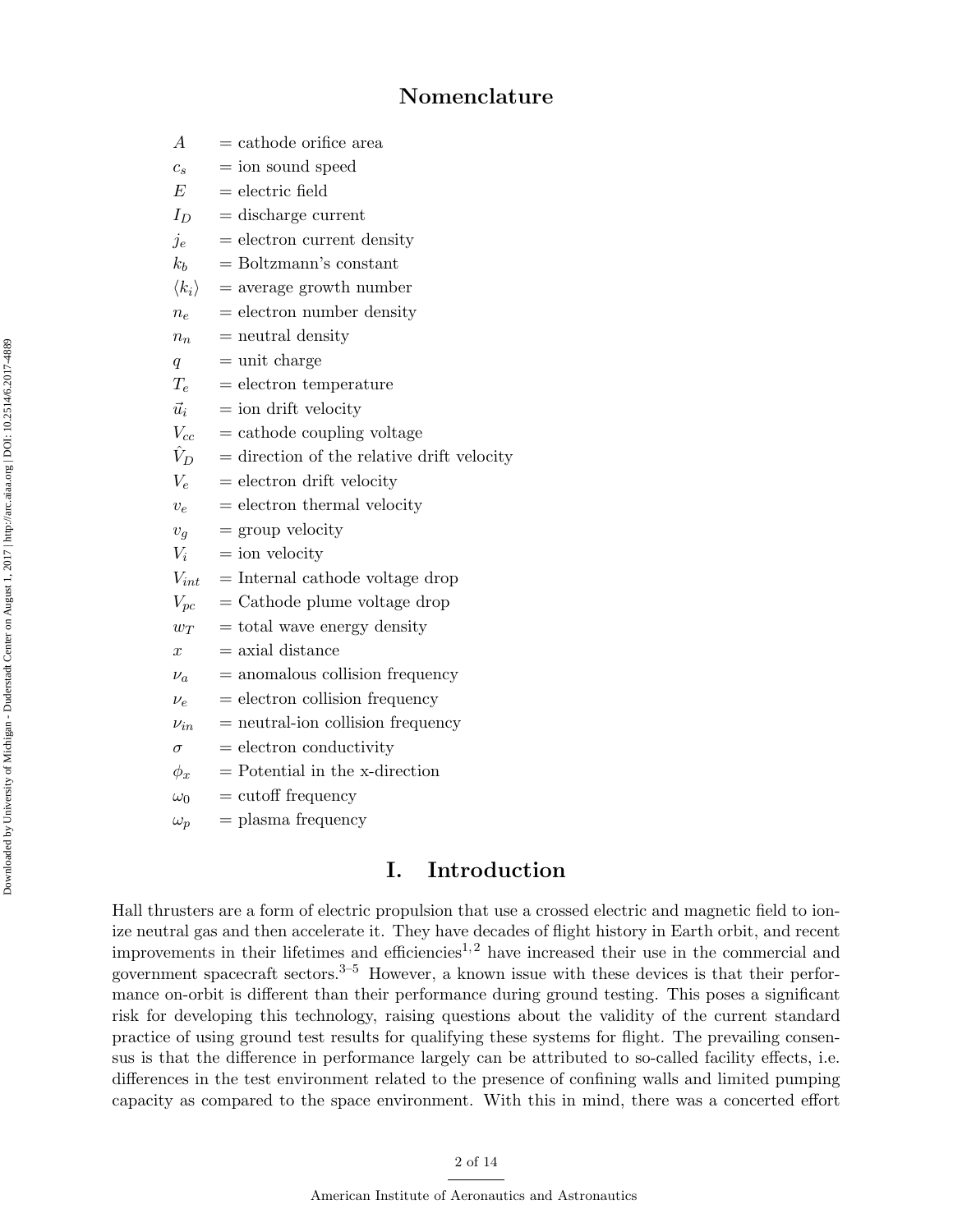in the 1990s and early 2000s to develop standard practices for trying to replicate the space environment as closely as possible in ground test facilities. These best practices mostly centered on the problem of finite facility pressure. The goal was to establish an acceptable facility pressure for testing. These standards were informed by detailed pressure studies<sup>[6,](#page-12-2)[7](#page-12-3)</sup> on the then most-flown Hall thruster, the SPT-100, a 1.5 kW device. It was thought that neutral gas ingestion due to finite facility pressures accounted for changes in performance. In order to ensure that neutral gas ingestion did not affect performance measurements, a facility pressure limit of  $3\times10^{-5}$  torr was decided upon.<sup>[7](#page-12-3)</sup> This was the pressure at which the ingested gas was on the order of the uncertainty in the mass flow measurements.

Subsequent investigations have shown that the canonical presentation of pressure effects did not fully capture the impact. $8-13$  $8-13$  Moreover, these effects appears in all types of configurations including thrusters with externally mounted cathodes, with internally mounted cathodes, and magnetically shielded thrusters. Due to this extensibility, these effects are critical to understand. While the classical theory suggested that neutral ingestion was the dominant effect resulting in increased performance, there appear to be more nuanced but insidious effects that can occur even below the pressure level suggested by Randolph<sup>[7](#page-12-3)</sup> that can not be explained by a simple ingestion model. Parameters known to be affected are the location of the acceleration region, thrust and cathode-coupling voltage. In general, the acceleration region moves axially downstream,<sup>[10](#page-12-6)</sup> the thrust de-creases,<sup>[8](#page-12-4)</sup> and the cathode-coupling voltage increases in magnitude<sup>[9](#page-12-7)</sup> with decreasing background pressure. Accordingly, this affects the efficiency and specific impulse of each of the thrusters in ways not predicted by the simple ingestion model. Additionally, thruster stability is impacted by pressure effects.[9](#page-12-7)

Furthermore, it is unclear whether trends observed during the pressure studies continue to hold when the pressure decreases beyond the limits of ground test facilities. A more recent study on the SPT-100, for example, revealed that even when testing was done below the published recommendation of  $3\times10^{-5}$  torr, the thruster was still sensitive to changing background pressure.<sup>[14](#page-12-8)</sup> Generally, these studies attempt to empirically characterize the trends of impacted parameters with decreasing pressure and then extrapolate them to a vacuum environment. However, this technique is quite limited and it is not known if extrapolation is actually a valid technique. This has a large implication on translating ground data to on-orbit performance. In order to truly mitigate this effect, there is a need not only for empirical trends but a first-principles understanding. To this end, multiple theories behind the ground facility-thruster interactions have emerged. Frieman et  $al<sup>15, 16</sup>$  $al<sup>15, 16</sup>$  $al<sup>15, 16</sup>$  $al<sup>15, 16</sup>$  $al<sup>15, 16</sup>$  have looked at the role of the conducting wall in facility effects and Crofton suggested that the increase in thrust could be due to charge exchange.<sup>[17](#page-12-11)</sup> However, the fundamental manifestation of these effects still remains unidentified. In light of this, the need is apparent for continued development of a first-principles understanding of facility effects.

The goal of this paper is to study one of these effects: the change in cathode coupling voltage as a function of pressure. Changes in cathode coupling voltage are critical to thruster performance as the coupling voltage is a loss mechanism for the voltage utilization. Any voltage used to couple the cathode electrons to the thruster plume is not used to accelerate the plume ions, therefore decreasing the efficiency of the thruster. This effect is relatively small, only believed to be 1% of the total acceleration voltage, however a change in cathode coupling voltage may also result in a change of the boundary conditions for the acceleration region. Experimentally<sup>[18](#page-12-12)</sup> it has been shown that the magnitude of the cathode to ground voltage generally decreases with increasing facility pressure. While cathode to ground is not strictly the coupling voltage, it is generally considered a good indicator of changes in this voltage. This is because the other portion of the cathode coupling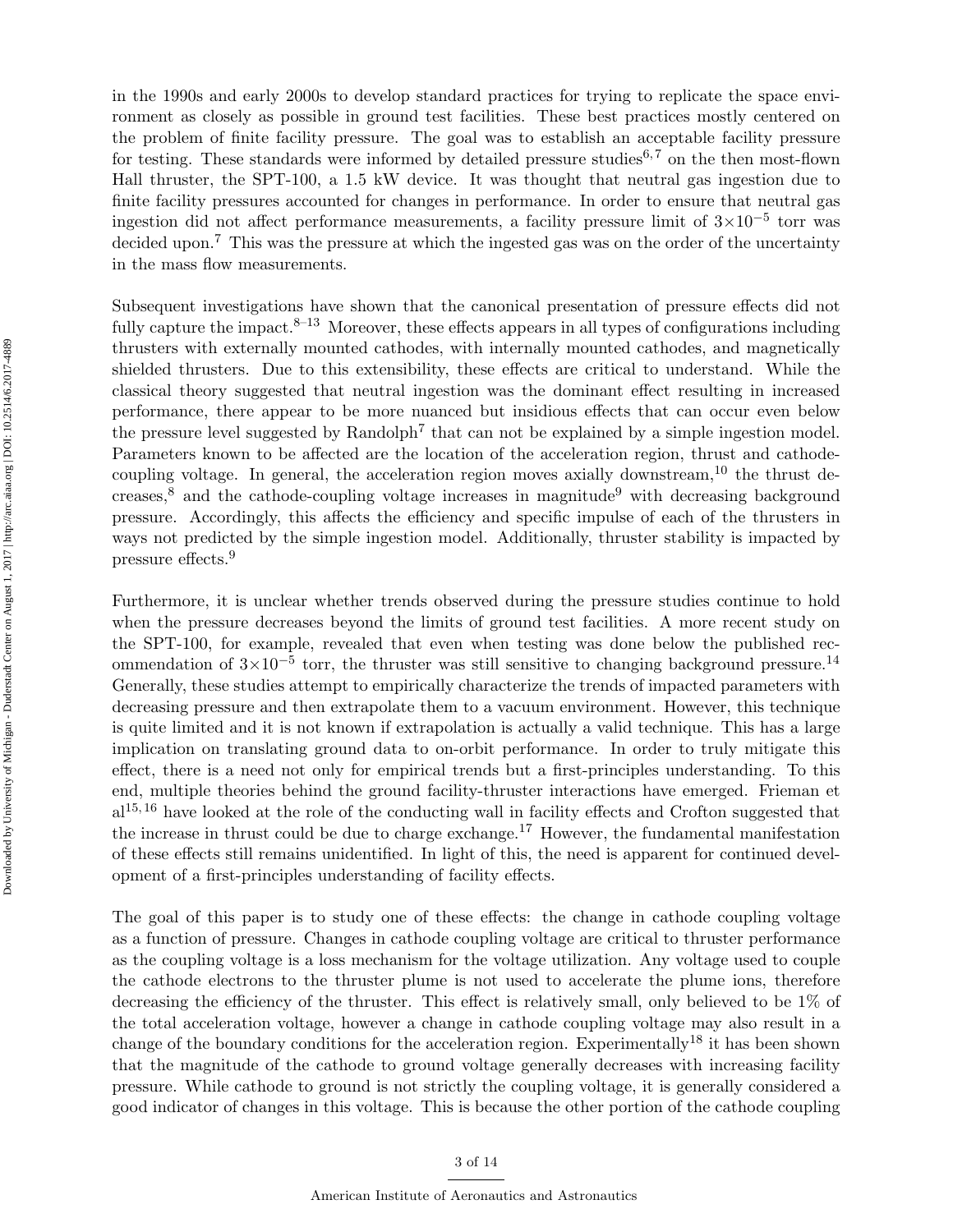voltage, ground to plasma potential, is thought to vary to a smaller extent than cathode to ground voltage. Spektor investigated facility effects on Hall thrusters through cathode coupling.[19](#page-12-13) The results showed that through electron-neutral collisions, the trends in thrust were recovered as a function of background pressure for both internally and externally mounted cathodes. However, in order to capture this result, the required magnetic fields were an order of magnitude too small. Thus, the need is still apparent to develop a first-principles understanding of this. The goal of this work is to explore a new hypothesis for what drives this cathode coupling and its subsequent dependence on facility pressure.

The central hypothesis of this work is that the cathode coupling voltage is driven by anomalous resistivity in the plume of the hollow cathode. This resistivity, in turn, depends on the neutral density. Until recently, Hall thruster and hollow cathode models have relied on an empirical anoma-lous collision frequency to model electron transport.<sup>[20,](#page-12-14) [21](#page-12-15)</sup> More recent theoretical work has shown that by implementing a self-consistent model that includes the ion acoustic turbulence (IAT) in the cathode plume, the appropriate scaling for the anomalous resistivity can be recovered.<sup>[22,](#page-12-16) [23](#page-12-17)</sup> The ion acoustic waves are driven by the electron kinetic energy through inverse Landau damping. Jorns et al<sup>[22](#page-12-16)</sup> showed that the electrons transfer their drift energy to the wave and that energy then gets redistributed to the internal energy (temperature) of the electron and ion fluids. This process has been confirmed experimentally: probe measurements verified the presence of ion acoustic turbulence in the plume of a hollow cathode and showed that ion temperature is correlated with wave energy, as predicted by the self-consistent model.<sup>[22,](#page-12-16) [24](#page-12-18)</sup> The ion acoustic instability is damped by both ion Landau damping and ion-neutral collisions. Of particular interest here is the dependence on the ion-neutral collision frequency, which is proportional to the neutral density. As discussed above, increasing background pressure (increasing neutral density) results in a lower coupling voltage. Based on this instability, which has been shown to exist in hollow cathode plumes, the damping of the wave should have an inherent dependence on pressure. This implies that electrons are giving up less kinetic energy to the wave and, as a result, are more easily able to connect to the Hall thruster plume. The goal of this work is to show that increased background pressure damps the ion acoustic instability in the cathode plume and reduces the cathode coupling voltage.

To explore this effect, this paper is organized as follows. First, we employ a quasi-linear formulation to develop a one-dimensional model for the cathode coupling voltage in the plume as a function of neutral density. Second, using experimentally informed inputs into the model, agreement is found with experimental data from the SPT-100 pressure studies. Third, the results are discussed in the context of experimental uncertainty. Finally, concluding remarks about the implications of the results are made.

# II. Development of One Dimensional Model for Cathode Coupling Voltage

This section develops the theory of how the cathode coupling voltage is influenced by the presence of ion acoustic turbulence in the cathode plume and how, in turn, changes in background pressure influence the growth of the wave.

As seen in Figure [1a](#page-4-0), the Hall thruster can be split into two parts: the cathode and the anode. The cathode is an electron source for the thruster. Here, we focus specifically on hollow cathodes. Generally, they have a thermionic emitter that produces electrons necessary for ionization in the thruster channel. A voltage drop is necessary to force the electrons to travel from the cathode to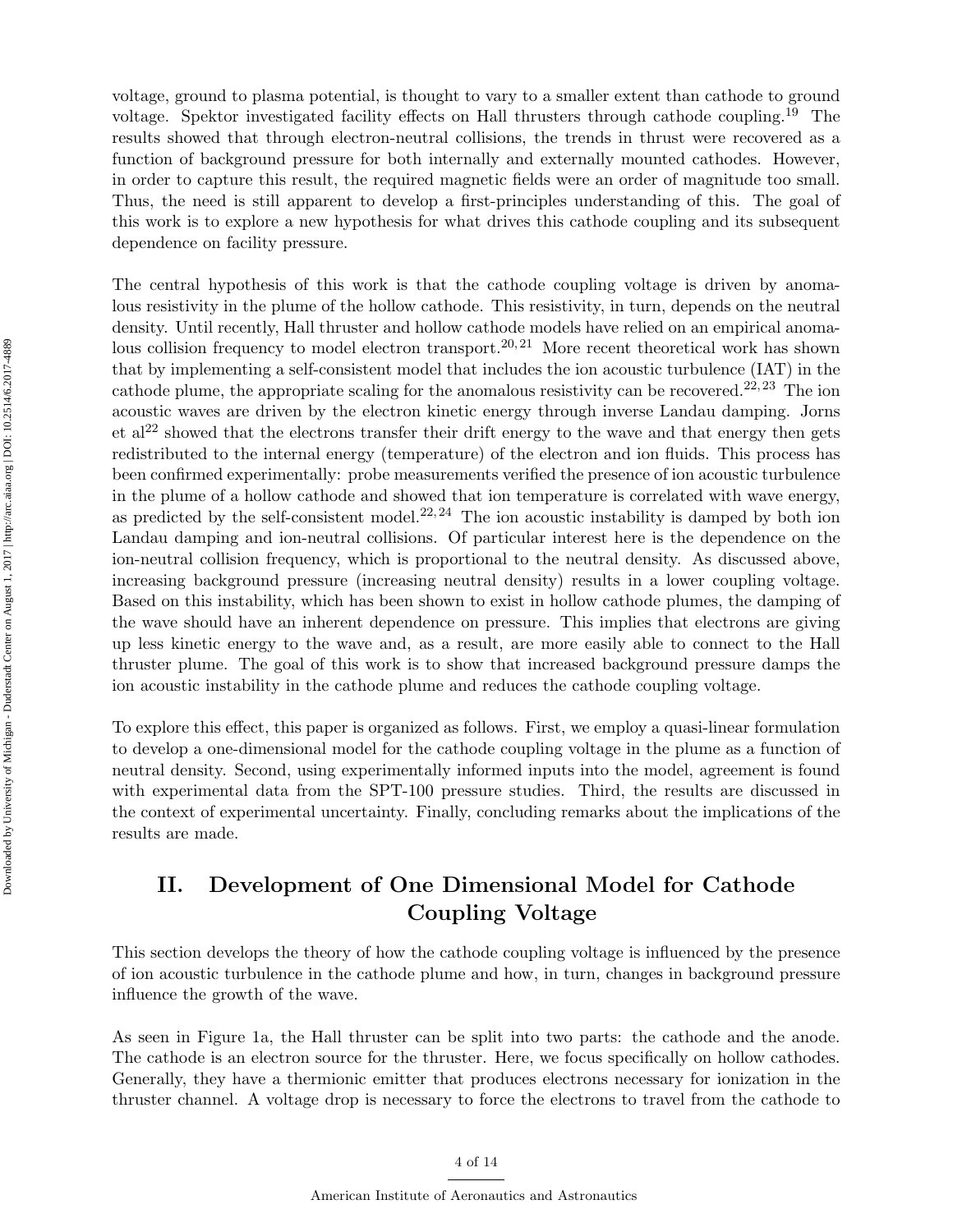the Hall thruster beam. This voltage drop is referred to as the coupling voltage and has been shown to vary with background pressure.<sup>[7](#page-12-3)</sup>

Additionally, these thrusters have an inherent voltage drop that is set by the operator. The voltage drop necessary to pull electrons from the cathode to the anode makes up part of this total discharge voltage. The other portion is used to accelerate the ions. Since the ultimate velocity of the ions is proportional to the voltage used to accelerate them, any voltage used to couple the electrons to the anode is a loss mechanism. Specifically, the ultimate velocity of the ions is proportional to  $V_D - V_{CC}$ , as seen in Figure [1b](#page-4-0). Finally, since the total thrust of the device is proportional to the ions' velocity ( $T \propto \sqrt{V_D - V_{CC}}$ ) an increase in the voltage necessary for coupling electron will result in a decrease in thrust. Therefore, it is expected that a variation of the cathode coupling voltage with background pressure variation would also result in a variation in the total performance (thrust and efficiency) with background pressure. In order to capture this result, we develop a model to determine the dependence of cathode coupling voltage on background pressure.

<span id="page-4-0"></span>

(a) A graphic showing the path of electrons in a Hall thruster. Electrons born in the cathode follow the magnetic field lines to the thruster plume.

(b) A visual of the voltage drop in the plume. The cathode coupling voltage is an efficiency loss mechanism as it is not used to accelerate the ions.

V<sub>plasma</sub>

 $V_{\text{cathode}}$ 

#### Figure 1

To start, we break the cathode coupling voltage into two components,

$$
V_{cc} = V_{int} + V_{pc} \tag{1}
$$

where  $V_{int}$  is the voltage drop from the cathode emitter to the cathode exit plane and  $V_{pc}$  is the voltage drop from the cathode exit to the thruster plume as seen in Figure [2.](#page-5-0) Each one of these contributes to the total cathode coupling voltage, but we make a key assumption that  $V_{int}$  is insensitive to facility neutral density. The reason for this is that interior to the cathode, the background neutral density in the facility is orders of magnitude smaller than the neutral density due to propellant flow through the cathode. For example, taking the SPT-100 cathode flow rate of 0.3815 mg/s and insert diameter of 6.3 mm and a modeled neutral temperature of 2000 K, the pressure internal to the cathode is calculated to be 0.75 Torr.<sup>[6,](#page-12-2) [21,](#page-12-15) [25](#page-12-19)</sup> This is between 5 and 7 orders of magnitude higher than the facility background pressure. Therefore, it is assumed that  $V_{int}$  is independent of background pressure. However, the same assumption is not true in the cathode plume. Modeling has shown that within one centimeter of the cathode exit the neutral density has dropped over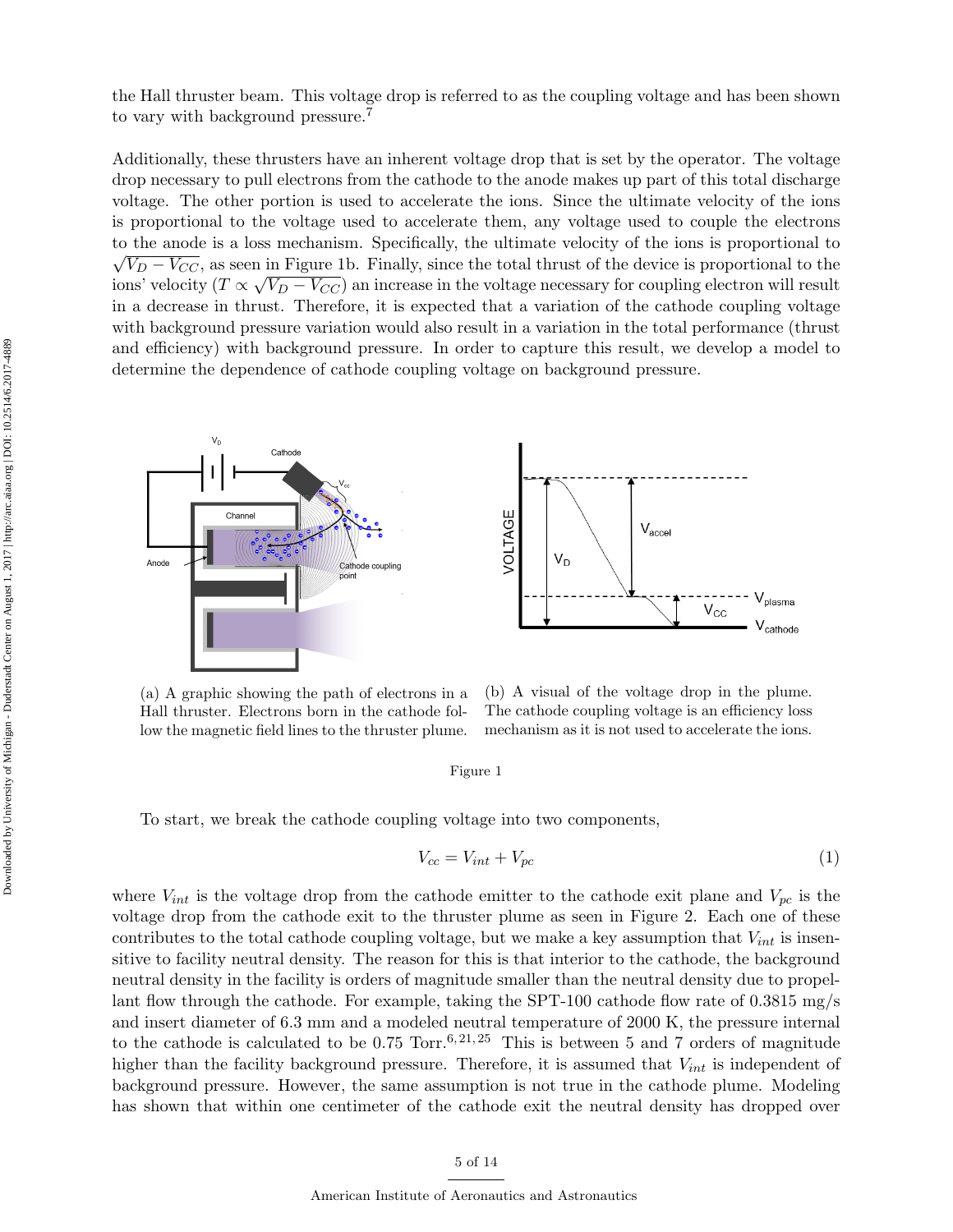<span id="page-5-0"></span>

Figure 2: A schematic of the cathode in a Hall thruster. There are two components to the coupling voltage: the internal voltage drop inside the cathode and the voltage drop inside the plume.

4 orders of magnitudes.[20](#page-12-14) Since the density falls as the inverse of distance squared, the ratio of the density due to cathode flow and the density due to background neutrals is within one to two orders of magnitude of each other very close to the cathode exit plane. Seeing as these densities are comparable, it is expected that the cathode plume is susceptible to background pressure effects.

Based off these considerations, we concentrate solely on  $V_{pc}$ . In order to facilitate this discussion, we make some key assumptions. First, this model assumes that electrons flow from the cathode to the plume along magnetic field lines. Notably, previous modeling has shown that electrons have no appr1eciable mechanism of cross field transport in the hollow cathode plume,  $26$  validating this assumption. This allows us to consider the electron dynamics as unmagnetized only moving along magnetic field lines. Therefore, this model is one dimensional along the magnetic field line on cathode centerline, as seen in Figure 1a. With this being the case, we can invoke a one-dimensional Ohm's law. We also make the assumption that the electron temperature is constant in space. Ohm's law can be thus written as,

<span id="page-5-1"></span>
$$
j_e = \sigma \left( E + \frac{k_b T_e}{q n_e} \nabla n_e \right) \tag{2}
$$

where  $j_e$  is the electron current density,  $\sigma$  is the electron conductivity, E is the electric field, q is the unit charge,  $n_e$  is the electron number density,  $k_b$  is Boltzmann's constant and  $T_e$  is the electron temperature. This expression relates current density to the forces in the plume, specifically electric field and pressure gradient forces. The electron conductivity is known to be  $\sigma = \frac{n_e q^2}{m_l}$  $\frac{n_e q^2}{m_e \nu_e}$ , where  $\nu_e$ is the electron collision frequency. This key parameter can now be evaluated and related back to Eqn. [2.](#page-5-1)

In the hollow cathode plume, it has been shown that the electron resistivity cannot be described by classical electron transport equations.<sup>[22,](#page-12-16) [23](#page-12-17)</sup> The electron resistivity is in fact orders of magnitude higher than what can be explained by classical effects, such as electron-ion collisions. In order to account for this effect, we include an anomalous term in the electron resistivity. With this in mind, the collision frequency can be broken out into multiple terms, i.e.  $\nu_e = \nu_{ei} + \nu_{en} + \nu_a$  where the first term is electron-ion collision, the second term is electron-neutral collisions, and the third term is the anomalous electron collision frequency. In order to properly capture the electron dynamics, this anomalous collision frequency is generally three orders of magnitude higher than the other two terms.<sup>[26](#page-12-20)</sup> Therefore, in this model, only the anomalous frequency is considered in the equation. Rearranging Eqn 2 for the potential drop and making the stated simplifications,

$$
-\nabla \phi_x = j_e \frac{m_e \nu_a}{n_e q^2} + \frac{k_b T_e}{qn_e} \nabla n_e \tag{3}
$$

American Institute of Aeronautics and Astronautics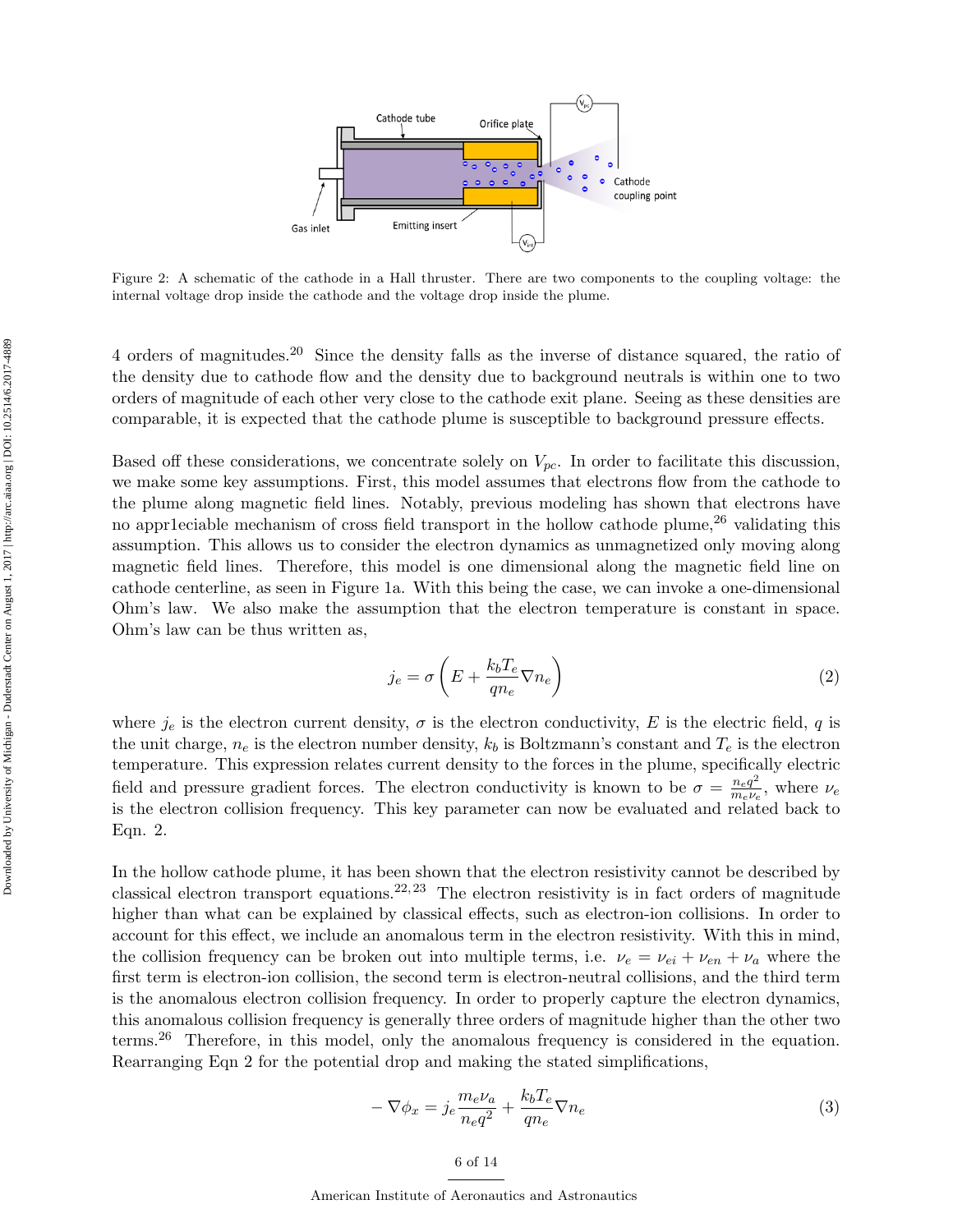In order to solve this equation, we need a model for the anomalous collision frequency. One prevailing theory in cathode plumes is that the anomalous collision frequency can be attributed to wave-particle interactions of the ion acoustic type. Sagdeev<sup>[27](#page-12-21)</sup> suggested the following scaling for the anomalous collision frequency,

$$
\nu_a = \alpha \omega_{pe} \frac{W_T}{T_e n_e} \tag{4}
$$

Here,  $\omega_{pe}$  is the plasma frequency for electrons,  $W_T$  is the total wave energy density, and  $\alpha$  is a constant. The parameter  $\alpha$  was empirically determined to be about  $10^{-2}$ .<sup>[27](#page-12-21)</sup> In order to determine the total wave energy, the wave energy equation suggested by Jorns et  $al^{22}$  $al^{22}$  $al^{22}$  is used in one dimension. This model for the development of the wave energy has been shown to be self-consistent and properly capture the anomalous electron frequency in the cathode plume. It relies on including the ion acoustic turbulence which is thought to play a dominant role in this region of the plasma. The energy is seen to be a balance between convection, ion Landau damping, neutral damping, and inverse electron Landau damping. Thus,

$$
v_g \nabla \cdot W_T = W_T \omega_0 \left[ \frac{\pi}{2} \right]^{1/2} \left[ \frac{V_e - V_i - c_s}{v_E} - \left( \frac{T_e}{T_i} \right)^{3/2} e^{-T_e/2T_i} - \frac{\nu_{in}}{\omega_0} \right]
$$
(5)

where  $v_g$  is the group velocity,  $\omega_0$  is a cutoff frequency,  $V_e$  is the electron drift velocity,  $V_i$  is the ion velocity,  $c_s$  is the ion sound speed,  $v_e$  is the electron thermal speed, and  $\nu_{in}$  is the ion-neutral collisions frequency. Assuming that  $V_e \gg V_i$ ,  $c_s$  and rearranging, it can be seen that,

$$
\frac{\nabla W_T}{W_T} = \langle k_i \rangle \tag{6}
$$

$$
\langle k_i \rangle = \frac{\omega_0}{v_g} \left[ \frac{\pi}{2} \right]^{1/2} \left[ \frac{V_e}{v_E} - \left( \frac{T_e}{T_i} \right)^{3/2} e^{-T_e/2T_i} - \frac{\nu_{in}}{\omega_o} \right] \tag{7}
$$

where  $\langle k_i \rangle$  is an average growth number. Eqn. 7 shows that the average growth number of this turbulence is dependent on the neutral density. This comes into the equation through  $\nu_{in}$ . If the background neutral density is an appreciable percentage of the cathode neutral density, as is expected in the cathode plume, then this average growth number is sensitive to facility pressure.

Equation 6 is an ordinary differential equation for the propagation of the ion acoustic waves. We reduce this equation to one dimension along the streamline, subject to our assumptions. The physical constants here naturally vary as a function of position. However, it has been found empirically[28](#page-13-1) that for a 100-A cathode, the average wave growth is constant in space. Therefore, we can evaluate at one point and easily integrate Eqn. 6 to find:

$$
W_T = W_{T,0} \exp(\langle k_i \rangle (x - x_o))
$$
\n<sup>(8)</sup>

This can then be incorporated into Eqns 3 and 4 to find:

$$
-\nabla \phi_x + \frac{k_b T_e}{qn_e} \nabla n_e = j_e \frac{m_e \alpha \omega_{pe} \exp(\langle k_i \rangle (x - x_o))}{T_e n_e^2 q^2}
$$
(9)

Assuming that  $j_e = n_e u_e q$  and directly integrating Eqn. 9, the cathode coupling voltage in the plume of the cathode is found to be,

$$
\Delta V_{pc} = \left(\frac{\alpha m_e V_e \omega_{pe} W_{T(0)}}{\langle k_i \rangle T_e n_e q}\right) \exp(\langle k_i \rangle (x - x_o)) + \frac{k_b T_e}{q} \log \frac{n_e}{n_{e,0}}\tag{10}
$$

7 of [14](#page-13-0)

American Institute of Aeronautics and Astronautics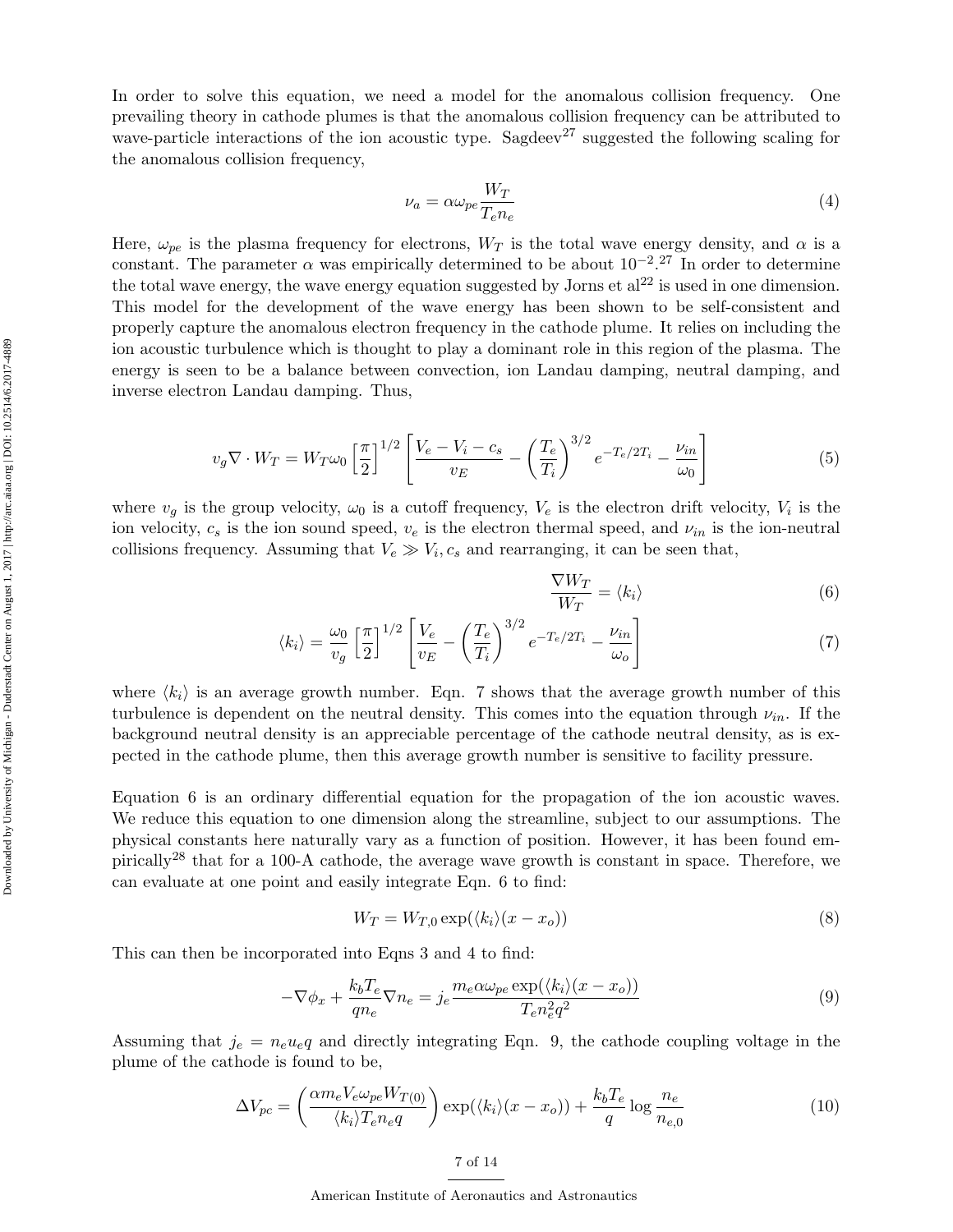where  $V_{\nu c}$  is the voltage drop in the plume as seen in Figure 2. To get the full coupling voltage, the voltage drop inside the cathode must also be included. That will not be considered here as  $V_{int}$  is constant with varying background pressure and we are only concerned with relative changes. Additionally, since the drop-off of electron density with pressure is unchanged, the change in cathode-coupling with pressure is seen to be,

$$
\Delta V_{pc} = \left(\frac{\alpha m_e V_e \omega_{pe} W_{T(0)}}{\langle k_i \rangle T_e n_e q}\right) \exp(\langle k_i \rangle (x - x_o)) \tag{11}
$$

Finally, we assume a form for the energy density of  $W_{T(0)} = \delta n_0 T_e$ . Here,  $\delta \ll 1$  in order to introduce some initial thermal fluctuations required to excite the mode. This leaves

$$
\Delta V_{pc} = \left(\frac{\delta \alpha m_e V_e \omega_{pe}}{\langle k_i \rangle q}\right) \exp(\langle k_i \rangle (x - x_o)) \tag{12}
$$

Equation 14 shows the dependence of coupling voltage on background pressure. Qualitatively, it shows that an increase in pressure would result in damping of the waves which, in turn, would reduce the coupling voltage. An increase in pressure would result in a decrease in average wave growth number,  $\langle k_i \rangle$ , as the neutral damping term,  $\nu_{in}/\omega_0$ , would increase. This decrease in the average wave growth is what then decreases the necessary coupling voltage as electrons lose less energy to waves and couple more easily to the thruster plume. We will now determine realistic parameters as inputs to the model.

#### III. Experimentally Informed Model Inputs

Armed with the resulting equation from the previous section, we want to validate the model to determine if it accuractely predicts pressure dependence. To this end, for our case study, we will examine the SPT-100 as this system has one of the most extensive pressure studies to date.<sup>[29](#page-13-2)</sup> In particular, we will use realistic plasma parameters and physical values from the SPT-100 cathode to see if the model is able to capture the same results as the pressure studies.

During these studies, both cathode-to-ground and plasma potential measurements were taken. From these, the cathode coupling voltage can be inferred. As seen in Figure [3,](#page-8-0) an exponential decrease is seen in cathode coupling voltage with increasing background pressure. Plotted here is the change in cathode coupling voltage, not the total coupling voltage.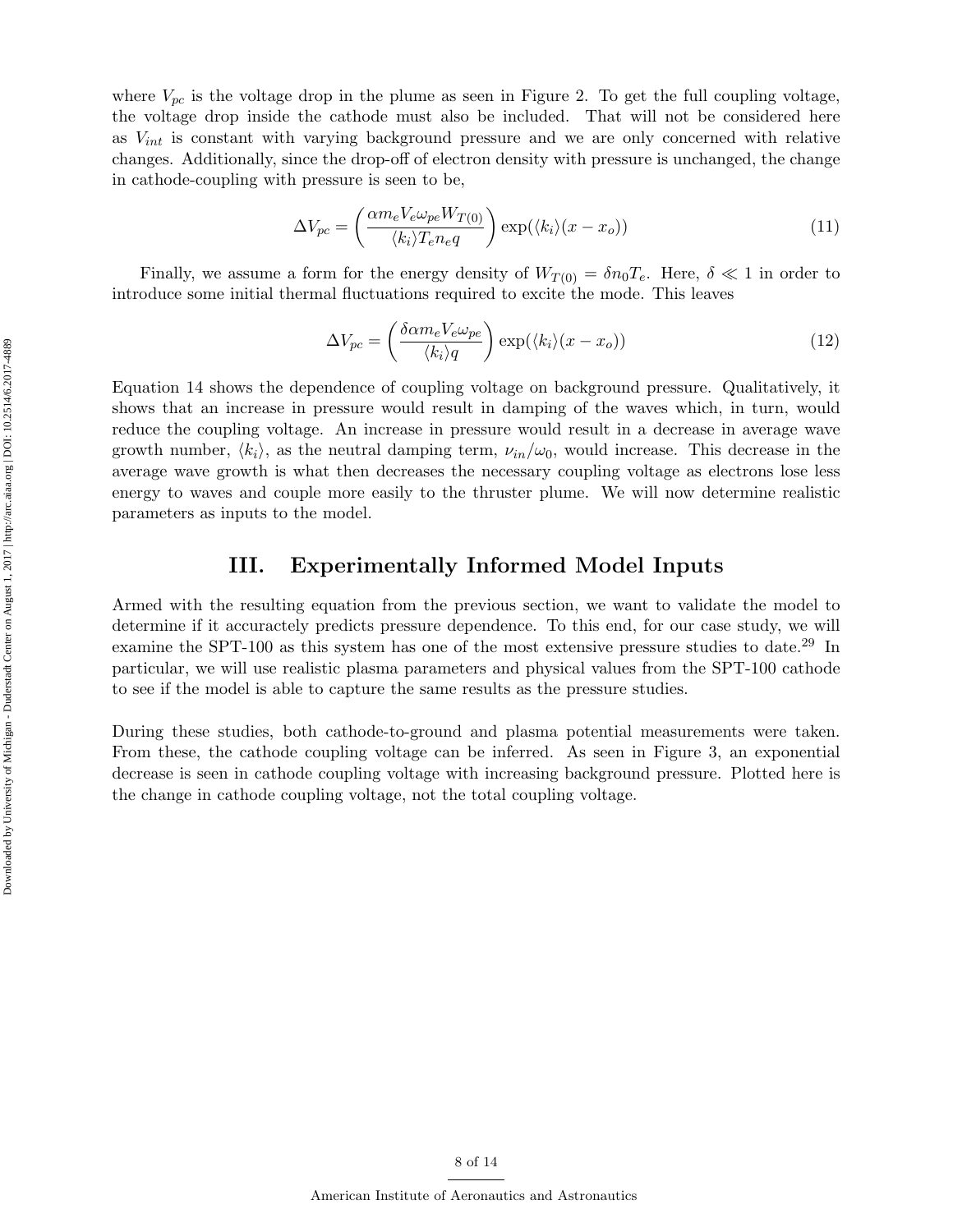<span id="page-8-0"></span>

Figure 3: Change in cathode coupling voltage as a function of background pressure. This data was inferred from cathode to ground and plasma potential measurements, not directly measured<sup>[29](#page-13-2)</sup>

While many relevant parameters can be taken from the SPT-100 data, there are some values that were not experimentally measured. Therefore, a curve-fitting algorithm is used to find the values of these parameters for the given model. Then, the found parameters are compared to parameters available in literature for other cathodes to determine whether they are realistic. For the model, we expect  $\alpha \times \delta$  to be on the order of  $10^{-4}$  to  $10^{-6}$ ,<sup>[23](#page-12-17)</sup> however since it is not experimentally known, it was left as a free parameter in the fit. The same was done for  $\omega_0$ . The total coupling length is also a parameter that is unknown. It was set to 20 cm which is a relevant length scale for the thruster. The remaining variables were taken from experimental data. The discharge current through the cathode is,

$$
I_D = n_e A V_e q \tag{13}
$$

where  $A$  is the area of the orifice. Equation 15 is used to determine the electron drift velocity. An electron temperature of 2.5 eV and electron density on the order of  $10^{13}$  cm<sup>-3</sup> were used based on experimental values.<sup>[30](#page-13-3)</sup> Based on experimental observation,  $T_i$  was taken as 0.4 eV.<sup>[31](#page-13-4)</sup> The ion sound speed was calculated as,

$$
c_s = \sqrt{\frac{qT_e}{m_i}}\tag{14}
$$

where  $m_i$  is the mass of the xenon ion. The electron thermal velocity,  $v_E$ , was calculated as,

$$
v_e = \sqrt{\frac{qT_e}{m_e}}\tag{15}
$$

The profiles detailed were taken at a discharge current of 4.5 A and a cathode orifice radius of 0.6 mm.<sup>[32](#page-13-5)</sup> The ion speed and the group velocity speed were assumed to be on the order of the ion acoustic speed.

Background pressure is introduced through the constant  $\langle k_i \rangle$ , as  $\nu_{in}$  is

$$
\nu_{in} = \sigma_n V_i n_n \tag{16}
$$

where  $\sigma_n$  is the cross-section with value of 10<sup>-18</sup> m<sup>2</sup> given by Miller<sup>[33](#page-13-6)</sup> and  $n_n$  is the neutral density. The background pressure was varied between  $1 \times 10^{-7}$  Torr and  $1 \times 10^{-3}$  Torr. In order to convert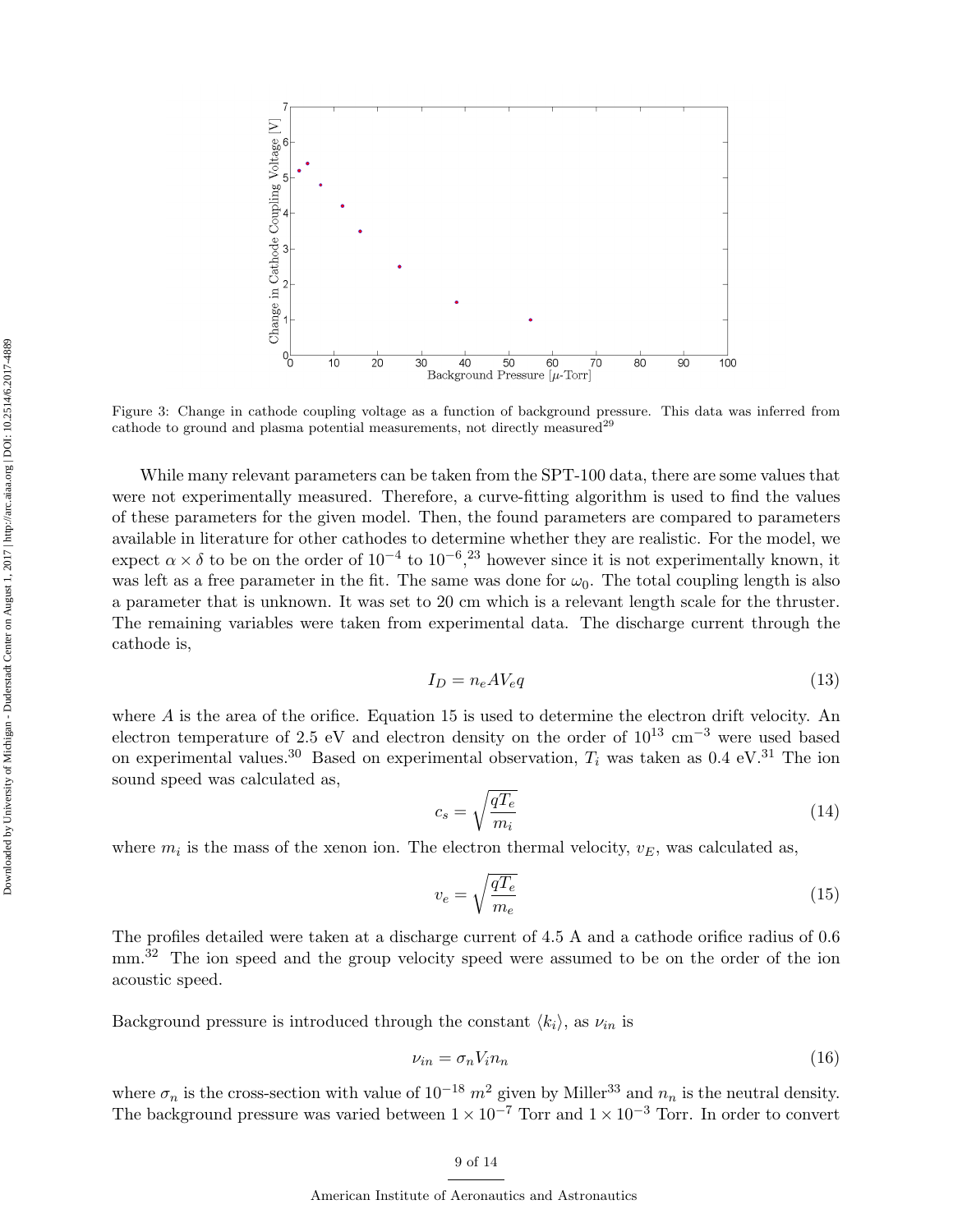<span id="page-9-0"></span>the background pressure into a neutral density, the background temperature was assumed to be 300 K and the ideal gas law was used. The background pressure was added to the neutral density due to the cathode. This was estimated as  $10^{19} m^{-3}$ , which is the same order as the plasma density and the average value of the curve reported by  $Spektor<sup>19</sup>$  $Spektor<sup>19</sup>$  $Spektor<sup>19</sup>$  for his cathode coupling model.

#### IV. Results

| Parameter               | Value                               |
|-------------------------|-------------------------------------|
| Electron Temperature    | $2.5 \text{ eV}$                    |
| Ion Temperature         | $0.4 \text{ eV}$                    |
| $\alpha \times \delta$  | $5 \times 10^{-6}$                  |
| $\omega_0$              | $9.2 \times 10^5$ Hz                |
| Electron density        | $5 \times 10^{13}$ cm <sup>-3</sup> |
| Cathode neutral density | $10^{13}$ cm <sup>-3</sup>          |
| $x_0$<br>$x_f$          | 20 cm                               |

Table 1: Model Inputs to Capture Facility Effects

 $\equiv$ 

Figure [4](#page-10-0) show the results of the model as compared to experimental data inferred from the SPT-100.<sup>[34](#page-13-7)</sup> The data presented is the change in coupling voltage as a function of pressure, not the absolute value of coupling voltage. The model shows good agreement with the experimental data. The parameter inputs for the model are seen in Table [1.](#page-9-0) While there is good agreement between the model and the experimental data, we still need to determine whether the fitting parameters,  $\omega_0$  and  $\alpha \times \delta$ , are realistic values for the system. Additionally, because experimental values have uncertainty, these fitting parameters will vary within experimental uncertainty. In an attempt to characterize the variation of these parameters with experimental uncertainty, the input electron temperature and electron density were allowed to vary and the parameters necessary for fitting were calculated for a variety of these cases. The electron temperature was allowed to vary between 2.5 and 3 eV while the electron density was allowed to vary between  $3 \times 10^{13}$  cm<sup>-3</sup> and  $5 \times 10^{13}$  cm<sup>-3</sup>. A two-dimensional matrix of potential electron temperature and density values was constructed and the algorithm fit the model to the experimental data for each of the points. The corresponding free parameters can be seen in Table [2.](#page-10-1)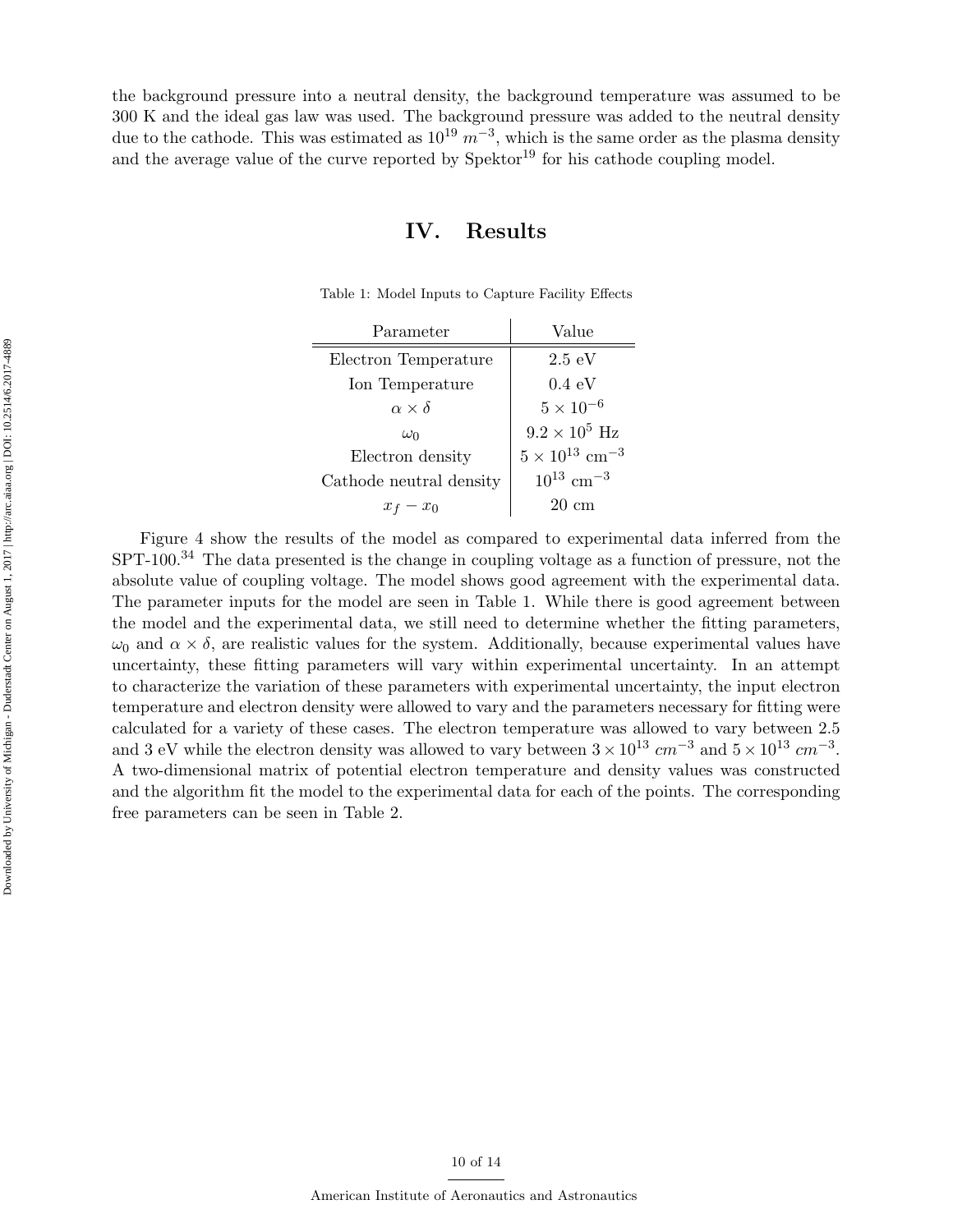<span id="page-10-0"></span>

<span id="page-10-1"></span>Figure 4: Plot showing the results of simulating equation 13 versus SPT-100 data inferred from Diamant.<sup>[34](#page-13-7)</sup> The results shown are changes in the coupling voltage not the absolute voltage.

Table 2: Results of Uncertainty Analysis

|                        |                      |                      | Parameter   Model Value   Model Uncertainty   Value from Literature <sup>23</sup> |
|------------------------|----------------------|----------------------|-----------------------------------------------------------------------------------|
| $\alpha \times \delta$ | $3.4 \times 10^{-6}$ | $0.1 \times 10^{-6}$ | $10^{-6} - 10^{-4}$                                                               |
| $\omega_0$             | $3.4 \times 10^5$ Hz | $2.9 \times 10^5$ Hz | $5 \times 10^5$ Hz                                                                |

The results show good agreement between known values for the free parameters suggesting that the model is promising for properly capturing pressure sensitivity on cathode coupling voltage.

#### V. Discussion

In general, the results show that including the ion acoustic turbulence into the anomalous frequency is a potential explanation for the variation of the changing coupling voltage with background pressure. This indicates that with increasing background pressure, the growth of the ion acoustic modes are damped, causing the wave energy to decrease. In turn, this causes the resistivity of the plasma to decrease making it easier for the electrons to couple to the channel, thereby decreasing the cathode coupling voltage. Conversely, it shows that with decreasing background pressure, the electron drift drives a wave that takes energy from the electrons requiring more potential to couple them to the plume of the thruster. This agrees with experimental data suggesting that changes in background facility pressure results in changes in the cathode coupling voltage which in turn likely effects the thruster performance.

Based on Eqn. 14, there are further conclusions that can be drawn. Performance<sup>[35](#page-13-8)</sup> is known to decrease with decreasing cathode flow fraction, which this model suggests. Neutral density decreases with decreasing cathode flow fraction. Therefore, this model suggests a similar trend as seen with decreasing background pressure for decreasing cathode flow fraction. This is supported by the experimental data. Finally, based on previous models,  $^{22}$  $^{22}$  $^{22}$  it is expected that the wave energy would eventually saturate. This would indicate that at a low enough background density, likely when the cathode plume is dominating the neutral density, the change in coupling voltage would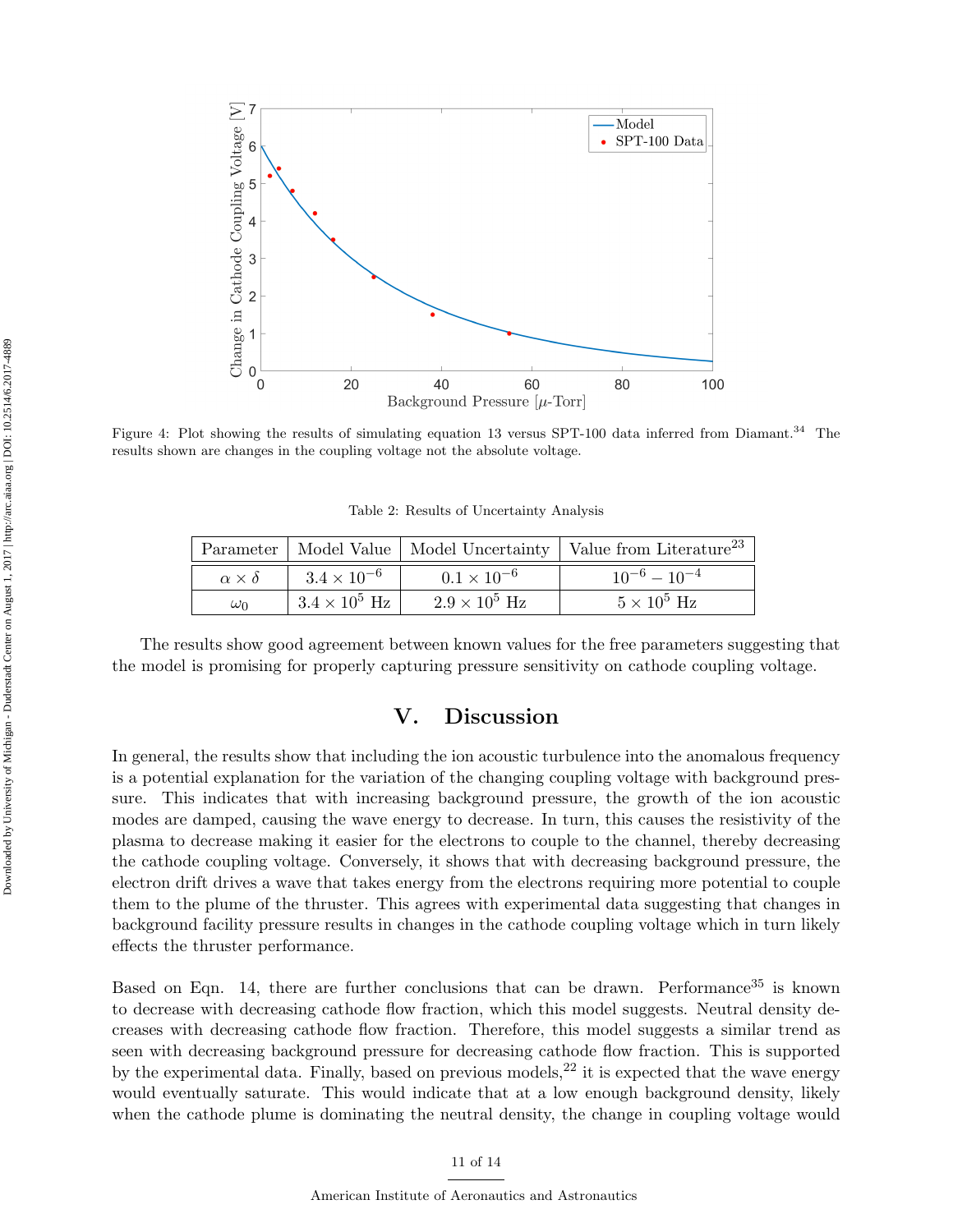be insensitive to further decreases.

To first order, with a smaller coupling voltage, an increased amount of the discharge voltage is used to accelerate the ions in the discharge. This would increase the efficiency of the thruster which is seen by Diamant.<sup>[34](#page-13-7)</sup> A 6 V change in coupling voltage, which is seen at 1  $\mu$ Torr, and a 300 V discharge voltage, a typical value for Hall thrusters, would result in a 2% decrease in voltage utilization efficiency. Thruster performance is known to vary more than 2%, however it does help capture some of the degradation in the total performance with decreasing background pressure. Additionally, there may be further implications on the thruster performance from the cathode coupling voltage changing. A potential limitation of the approach outlined here is an assumption of fixed boundary conditions. However, Nakels et  $al^{10}$  $al^{10}$  $al^{10}$  saw movement of the acceleration region with background pressure variation and the mechanism behind this is unknown. A change in cathode coupling voltage could result in a change to the boundary conditions of the acceleration region, which would have potential implications on the location of the acceleration region. However, the implications of the cathode-coupling voltage changing are an ongoing research path.

To the correct order of magnitude, which is the accuracy of many experimental values, the model captures the decrease in cathode coupling voltage. However, there are still some open questions. Particularly, the implications of relaxing some of the key assumptions are unknown. Finally, the model needs to be applied to other thrusters to determine its extensibility.

## VI. Conclusions

A one-dimensional quasi-linear model was developed to capture the susceptibility of the cathode coupling voltage to the background facility pressure. Experimental evidence has shown that the magnitude of this parameter increases with decreasing background pressure. The underlying hypothesis is that the onset of ion acoustic turbulence as the background pressure decreases takes energy away from the electrons and makes it harder for them to couple to the Hall thruster channel. Alternatively, the model states that the damping of the ion acoustic modes leads to decreased electron resistivity and coupling voltage magnitude with increasing background pressure. The model agrees well with experimental data from the SPT-100. The results show up to a 2% decrease in voltage utilization by decreasing the pressure. Even though the cathode coupling voltage only represents a small portion of the total performance, this is a promising first-principles model of the effect. Open-questions remain including the extensibility to other thrusters and the implications of the cathode-coupling voltage changes on the boundary condition for the acceleration region.

### VII. Acknowledgments

The authors would like to acknowledge funding provided by the NASA Space Technology Research Fellowship grant number NNX15AQ43H and Air Force Office of Scientific Research grant number F043602-01.

## References

<span id="page-11-0"></span><sup>1</sup>Hofer, R. R., Development and characterization of high-efficiency, high-specific impulse xenon Hall thrusters, University of Michigan, 2004.

<span id="page-11-1"></span><sup>2</sup>Mikellides, I. G., Katz, I., Hofer, R. R., and Goebel, D. M., "Magnetic shielding of a laboratory Hall thruster. I. Theory and validation," Journal of Applied Physics, Vol. 115, No. 4, 2014, pp. 043303.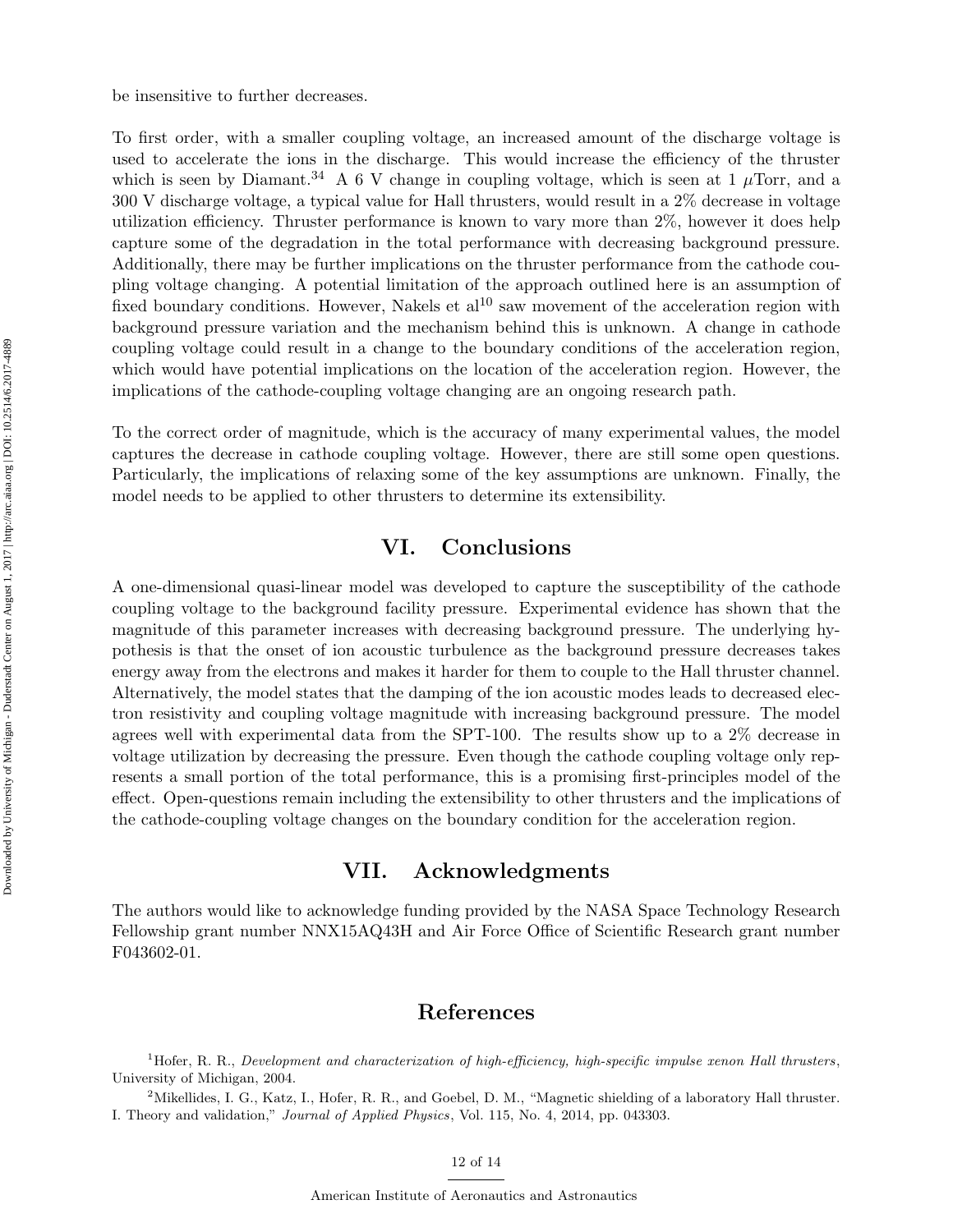<span id="page-12-0"></span><sup>3</sup>Koppel, C. R. and Estublier, D., "The SMART-1 Hall effect thruster around the moon: In flight experience," 29th International electric propulsion conference, 2005, p. 119.

<sup>4</sup>Oh, D. Y., Goebel, D., Polanskey, C., Snyder, S., Carr, G., Collins, S. M., Lantoine, G., Landau, D., Elkins-Tanton, L., Lord, P., et al., "Psyche: Journey to a Metal World," Small, Vol. 30, 2016, pp. 50.

<span id="page-12-1"></span> ${}^5H$ ofer, R. R., Randolph, T. M., Oh, D. Y., Snyder, J. S., and de Grys, K. H., "Evaluation of a 4.5 kw commercial hall thruster system for nasa science missions,"  $AIAA$  paper, Vol. 4469, 2006, pp. 9–12.

<span id="page-12-2"></span> $6B$ rophy, J. R., Barnett, J., Sankovic, J., and Barnhart, D., "Performance of the stationary plasma thruster: SPT-100," 28th AIAA Joint Propulsion Conference, Nashville, TN , 1992.

<span id="page-12-3"></span><sup>7</sup>Randolph, T., Kim, V., Kaufman, H., Kozubsky, K., Zhurin, V., and Day, M., "Facility effects on stationary plasma thruster testing," 23rd International Electric Propulsion Conference, 1993, pp. 13–16.

<span id="page-12-4"></span> $8Hof$  R. R. and Anderson, J. R., "Finite Pressure Effects in Magnetically Shielded Hall Thrusters,"  $50th$ AIAA/ASME/SAE/ASEE Joint Propulsion Conference, 2014, p. 3709.

<span id="page-12-7"></span><sup>9</sup>Huang, W., Kamhawi, H., and Haag, T., "Facility Effect Characterization Test of NASAs HERMeS Hall Thruster," 52nd AIAA/SAE/ASEE Joint Propulsion Conference, 2016, p. 4828.

<span id="page-12-6"></span> $10$ Nakles, M. and Hargus, W., "Background pressure effects on internal and near-field ion velocity distribution of the bht-600 hall thruster," 44th AIAA/ASME/SAE/ASEE Joint Propulsion Conference & Exhibit, 2008, p. 5101.

 $11$ Spektor, R. and Tighe, W. G., "Laser Induced Fluorescence Measurements in a Hall Thruster as a Function of Background Pressure," 52nd AIAA/SAE/ASEE Joint Propulsion Conference, 2016, p. 4624.

 $12$ Hofer, R. R., Peterson, P. Y., and Gallimore, A. D., "Characterizing vacuum facility backpressure effects on the performance of a Hall thruster," IEPC-01-045, 27th International Electric Propulsion Conference, Pasadena, CA, 2001.

<span id="page-12-5"></span> $13$ Huang, W., Kamhawi, H., and Haag, T., "Effect of background pressure on the performance and plume of the hivhac hall thruster," 2013.

<span id="page-12-8"></span> $14Byers$ , D. and Dankanich, J. W., "A review of facility effects on Hall effect thrusters," 31st International Electric Propulsion Conference, 2009.

<span id="page-12-9"></span><sup>15</sup>Frieman, J. D., King, S. T., Walker, M. L., Khayms, V., and King, D., "Role of a Conducting Vacuum Chamber in the Hall Effect Thruster Electrical Circuit," Journal of Propulsion and Power , Vol. 30, No. 6, 2014, pp. 1471–1479.

<span id="page-12-10"></span><sup>16</sup>Frieman, J. D., Walker, J. A., Walker, M. L., Khayms, V., and King, D. Q., "Electrical Facility Effects on Hall Thruster Cathode Coupling: Performance and Plume Properties," Journal of Propulsion and Power , Vol. 32, No. 1, 2015, pp. 251–264.

<span id="page-12-11"></span><sup>17</sup>Crofton, M. W. and Pollard, J., "Thrust augmentation by charge exchange,"  $49th$   $AIAA/ASME/SAE/ASEE$ Joint PropulsionConference, 2013, p. 4131.

<span id="page-12-12"></span><sup>18</sup>Kamhawi, H., Huang, W., Haag, T., and Spektor, R., "Investigation of the Effects of Facility Background Pressure on the Performance and Operation of the High Voltage Hall Accelerator," 50th AIAA/ASME/SAE/ASEE Joint Propulsion Conference, 2014, p. 3707.

<span id="page-12-13"></span> $19$ Spektor, R., T. W. S. P. and K, B., "Facility Effects on Hall Thruster Performance Through Cathode Coupling," 34th International Electric Propulsion Conference, 2015.

<span id="page-12-14"></span><sup>20</sup>Mikellides, I., Katz, I., Goebel, D., and Polk, J., "Theoretical Modeling of a Hollow Cathode Plasma for the Assessment of Insert and Keeper Lifetimes," 41st AIAA/ASME/SAE/ASEE Joint Propulsion Conference, 2005.

<span id="page-12-15"></span><sup>21</sup> Mikellides, I., Katz, I., Goebel, D., and Polk, J., "Theoretical model of a hollow cathode insert plasma,"  $40th$ AIAA/ASME/SAE/ASEE Joint Propulsion Conference and Exhibit, 2004, p. 3817.

<span id="page-12-16"></span> $^{22}$ Jorns, B., Lopez Ortega, A., and Mikellides, I. G., "First-principles Modelling of the IAT-driven Anomalous Resistivity in Hollow Cathode Discharges I: Theory," 52nd AIAA/SAE/ASEE Joint Propulsion Conference, 2016, p. 4626.

<span id="page-12-17"></span> $^{23}$ Lopez Ortega, A., Mikellides, I. G., and Jorns, B., "First-principles modeling of the IAT-driven anomalous resistivity in hollow cathode discharges II: Numerical simulations and comparison with measurements,"  $52nd$ AIAA/SAE/ASEE Joint Propulsion Conference, 2016, p. 4627.

<span id="page-12-18"></span> $^{24}$ Dodson, C., Perez-Grande, D., Jorns, B., Goebel, D. M., and Wirz, R. E., "Laser-induced Fluorescence Measurements of Energetic Ions in a 100-A LaB6 Hollow Cathode Plume," 52nd AIAA/SAE/ASEE Joint Propulsion Conference, 2016, p. 4838.

<span id="page-12-19"></span> $^{25}$ Mikellides, I. G., Katz, I., Goebel, D. M., and Polk, J. E., "Hollow cathode theory and experiment. II. A twodimensional theoretical model of the emitter region," Journal of Applied Physics, Vol. 98, No. 11, 2005, pp. 113303.

<span id="page-12-20"></span> $^{26}$ Lopez Ortega, A. and Mikellides, I. G., "The importance of the cathode plume and its interactions with the ion beam in numerical simulations of Hall thrusters," Physics of Plasmas, Vol. 23, No. 4, 2016, pp. 043515.

<span id="page-12-21"></span><sup>27</sup>Sagdeev, R. Z. and Galeev, A. A., "Nonlinear plasma theory," Nonlinear Plasma Theory, New York: Benjamin, 1969 , 1969.